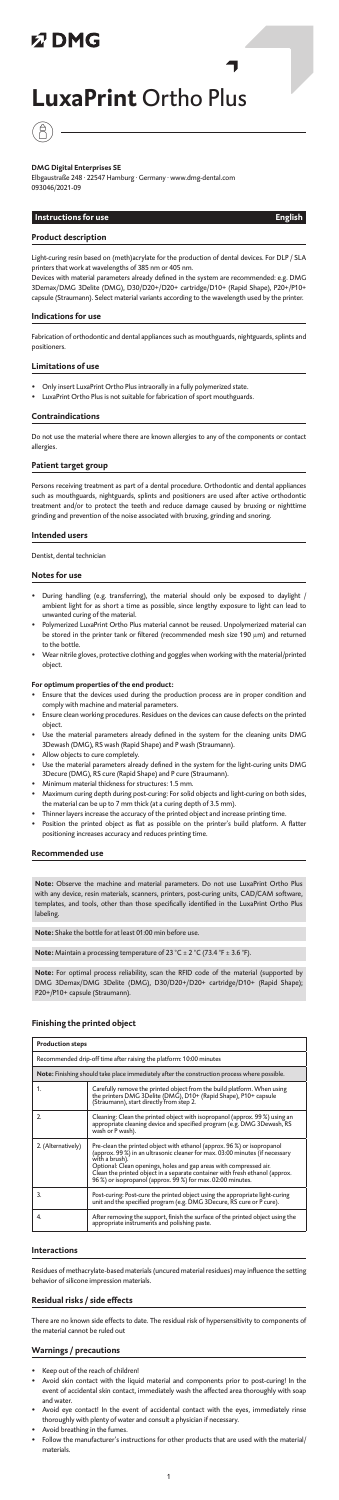- Serious incidents involving this product must be reported to the manufacturer and to the responsible registration authoriti
- Do not use heat-based disinfection or sterilization methods. Otherwise, the workpiece may be deformed.

- Store in a dry place at room temperature (15°–25 °C/59°–77 °F) and protected from light!
- Even low exposure to light can trigger polymerization. Always keep the container tightly sealed; carefully seal immediately after every use.<br>Do not use after the expiration datel
- after the expiration date!
- The cured material can be discarded together with household waste following consultation with the disposal company and in compliance with regulations.<br>Incinerate the resin mixture as hazardous waste in accordance
- $\frac{1}{\sqrt{2}}$  is hazardous waste in accordance with official regulations.

## **Performance characteristics of the device**

| Cured material     |                 |
|--------------------|-----------------|
| Flexural strength  | $\geq 70$ [MPa] |
| Transverse modulus | $\geq 1$ [GPa]  |
| Shore-D hardness   | >60             |

| <b>Uncured material</b>                |                   |
|----------------------------------------|-------------------|
| Viscosity                              | $\leq$ 2.5 [Pa*s] |
| Light sensitivity to fluorescent lamps | ≤ 05:00 [min]     |

## **Storage / disposal**

,<br>1s recommandons d'utiliser des dispositifs dont les paramètres de matériaux sont déjà définis dans le système, par exemple : les imprimantes DMG 3Demax/DMG 3Delite (DMG), les cartouches D30/D20+/D20+, /D10+ (RapidShape) ou encore les capsules P20+/P10+ (Straumann). Choisir les variantes de matériau en fonction de la longueur d'ondes utilisée par l'imprimante.

## **Composition**

EBPADMA, additives. Contains TPO.

**Note:** A glossary of all symbols displayed is at: http://www.dmg-america.com/literature

**Caution:** US Federal Law restricts this device to sale by, or on the order of a dentist, or other practitioner licensed by law of the state in which he or she practices to use or order the use of this device.

Personnes traitées dans le cadre d'une procédure dentaire. Des appareils dentaires et orthodontiques tels que des protège-dents, gouttières de nuit, attelles et positionneurs, sont utilisés à l'issue d'un traitement orthodontique actif et/ou pour protéger les dents, et réduire les dommages provoqués par le bruxisme ou le grincement de dents la nuit, et pour empêcher le bruit associé au bruxisme, au grincement et au ronflem

## **Mode d'emploi Français**

## **Description du produit**

Résine photopolymérisable à base de (méth)acrylate pour la production de dispositifs dentaires. Destinée à une utilisation dans des imprimantes DLP/SLA fonctionnant sur une longueur d'onde de 385 nm ou 405 nm.

#### **Indications d'utilisation**

Fabrication d'appareils dentaires et orthodontiques tels que des protège-dents, gouttières de nuit, attelles et positionneurs.

#### **Restrictions d'utilisation**

- Insérer LuxaPrint Ortho Plus uniquement par voie intraorale dans un environnement parfaitement polymérisé.
- LuxaPrint Ortho Plus ne convient pas pour la fabrication de protège-dents pour le sport.

#### **Contrindications**

N'utilisez pas le matériau en cas d'allergies connues à l'un des composants ou en cas d'allergies de contact.

#### **Groupe cible de patient·e·s**

## **Utilisateurs·rices auxquel·le·s le dispositif est destiné**

Dentiste, prothésiste dentaire

## **Remarques concernant l'utilisation**

- Pendant la manipulation (un transfert, par exemple), éviter autant que possible d'exposer le produit à la lumière du jour/ambiante, dans la mesure où une exposition trop longue pourrait provoquer sa polymérisation non désirée.
- Le matériau LuxaPrint Ortho Plus polymérisé ne peut pas être réutilisé. Le matériau non polymérisé peut être entreposé dans le réservoir de l'imprimante ou filtré (maillage recommandé de 190 μm) et replacé dans le flacon.
- Portez des gants en nitrile, des vêtements de protection, et des lunettes de protection pour travailler avec le matériau/l'objet imprimé.

#### **Pour que le produit fini bénéficie de propriétés optimales :**

- Assurez-vous que les dispositifs utilisés lors du processus de production sont en bon état et conformes aux paramètres de la machine et du matériau.
- Veillez à la propreté pendant les procédures de travail. Des résidus sur les dispositifs peuvent provoquer des défauts d'impression de l'objet.
- Utilisez les paramètres de matériau déjà définis dans le système pour les unités de nettoyage DMG 3Dewash (DMG), RS wash (Rapid Shape) et P wash (Straumann).
- Laissez les objets polymériser complètement.
- Utilisez les paramètres de matériau déjà définis dans le système pour les unités de photopolymérisation DMG 3Decure (DMG), RS cure (Rapid Shape) et P cure (Straumann). • Épaisseur minimum du matériel pour les structures : 1,5 mm.
- Profondeur de polymérisation maximale durant le processus de post-polymérisation : dans le cas d'objets solides et de photopolymérisation sur les deux côtés, l'épaisseur du matériel peut atteindre 7 mm (profondeur de polymérisation de 3,5 mm).
- Des couches plus fines augmentent la précision de l'objet imprimé et accélèrent l'impression.
- Posez aussi à plat que possible l'objet imprimé sur la plateforme de construction de l'imprimante. Un positionnement plus à plat augmente la précision et réduit le temps d'impression.

## **Utilisation recommandée**

**Remarque :** Respecter les paramètres de la machine et du produit. Ne pas utiliser LuxaPrint Ortho Plus avec des appareils, des matériaux de résine, des scanners, des imprimantes, des unités de postpolymérisation, des logiciels CAD/CAM, des guides et des outils autres que ceux spécifiquement identifiés sur l'étiquetage de LuxaPrint Ortho Plus.

**Remarque :** Agitez le flacon pendant au moins 01:00 min. avant utilisation.

**Remarque :** Maintenez une température de traitement de 23 °C ± 2 °C (73,4 °F ± 3,6 °F).

**Remarque :** Pour garantir une parfaite fiabilité du processus, scannez le code RFID du matériau (pris en charge par les imprimantes DMG 3Demax/DMG 3Delite (DMG), les cartouches D30/D20+/D20+, D10+ (Rapid Shape), et les capsules P20+/P10+ (Straumann).

## **Finition de l'objet imprimé**

| <b>Étapes de production</b>                                                                              |                                                                                                                                                                                                                              |
|----------------------------------------------------------------------------------------------------------|------------------------------------------------------------------------------------------------------------------------------------------------------------------------------------------------------------------------------|
| Temps d'égouttage recommandé après élévation de la plateforme : 10:00 minutes                            |                                                                                                                                                                                                                              |
| Remarque : Si possible, la finition doit avoir lieu immédiatement après le processus de<br>construction. |                                                                                                                                                                                                                              |
|                                                                                                          | Retirez avec prudence l'objet imprimé de la plateforme de construction.<br>Commencez directement à l'étape 2 lorsque vous utilisez les imprimantes<br>DMG 3Delite (DMG), D10+ (RapidShape) et les capsules P10+ (Straumann). |
|                                                                                                          | Nettoyage : Nettoyez l'objet imprimé avec de l'isopropanol (environ 99 %), en<br>utilisant un dispositif de nettoyage approprié et le programme spécifié (p. ex.<br>DMG 3Dewash, RS wash ou P wash).                         |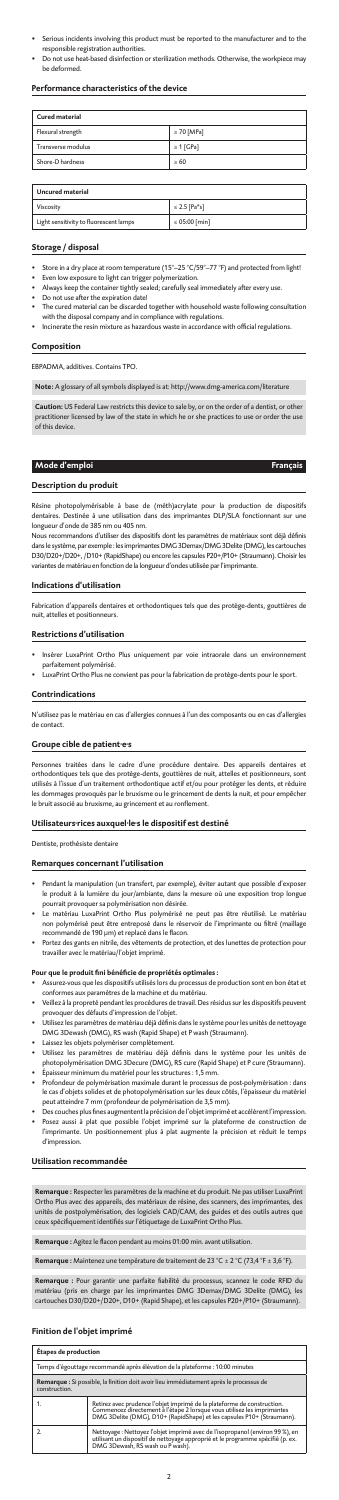## **Finition de l'objet imprimé**

## **Étapes de production**

| 2. (Alternative-<br>ment) | Procédez à un nettoyage préliminaire de l'objet imprimé avec de l'éthanol<br>(environ 96 %) ou de l'isopropanol (environ 99 %) dans un appareil de<br>nettoyage à ultrasons pendant 03:00 minutes au maximum (utilisez une<br>brosse, si nécessaire).<br>Facultatif : Nettoyer les ouvertures, les orifices, et les interstices à l'aide d'air<br>comprimé.<br>Nettoyer l'objet imprimé dans un contenant séparé à l'éthanol (approx. 96 %)<br>ou à l'isopropanol (approx. 99 %) frais durant 02:00 minutes au maximum. |
|---------------------------|-------------------------------------------------------------------------------------------------------------------------------------------------------------------------------------------------------------------------------------------------------------------------------------------------------------------------------------------------------------------------------------------------------------------------------------------------------------------------------------------------------------------------|
|                           | Post-polymérisation : Post-polymérisez l'objet imprimé à l'aide de l'unité<br>de photópolymérisation apprópriée et du programme spécifié (par ex.<br>DMG 3Decure, RS Cure, ou P cure).                                                                                                                                                                                                                                                                                                                                  |
| 4.                        | Après le retrait du support, finir la surface de l'objet imprimé à l'aide des<br>instruments appropriés et de pâte à polir.                                                                                                                                                                                                                                                                                                                                                                                             |

#### **Interactions**

Les résidus de matériaux à base de méthacrylate (résidus de matériaux non polymérisés) peuvent influencer le comportement des matériaux de l'empreinte en silicone à la prise.

- Ne pas laisser à la portée des enfants !<br>Éviter tout contact entre la peau et l
- .<br>:t entre la peau et le produit liquide ou des composants avant la postpolymérisation ! En cas de contact accidentel avec la peau, laver immédiatement et soigneusement la zone touchée au savon et à l'eau.
- Éviter tout contact avec les yeux ! En cas de contact accidentel avec les yeux, rincer tout de suite et soigneusement à grande eau, et consulter un médecin si nécessaire.
- •<br>Éviter de respirer les vapeurs.<br>Suivre les instructions du fab
- Suivre les instructions du fabricant concernant les autres produits utilisés avec le matériau/ les matériaux.
- Tout incident sérieux impliquant ce produit doit être signalé au fabricant et aux autorités chargées de l'immatriculation.
- Ne pas utiliser de méthode de désinfection ou de stérilisation thermique. Sinon, la pièce travaillée peut être déformée.

## **Risques résiduels / effets secondaires**

Aucun effet secondaire n'a été rapporté à ce jour. Le risque résiduel d'une hypersensibilité aux composants du matériau ne peut pas être écarté

## **Mise en garde / précaution**

.<br>Se recomienda el uso de dispositivos con los parámetros de los materiales ya definidos, p. ej.: DMG 3Demax/DMG 3Delite (DMG), D30/D20+/D20+ cartucho/D10+ (RapidShape), P20+/ P10+ cápsula (Straumann). Seleccione variantes de materiales según la longitud de onda que utilice la impresora.

## **Caractéristiques en matière de performances**

| Matériau durci          |                 |
|-------------------------|-----------------|
| Résistance à la flexion | $\geq 70$ [MPa] |
| Module transversal      | $\geq 1$ [GPa]  |
| Dureté Shore D          | >60             |

| Matériau non durci                        |                    |  |
|-------------------------------------------|--------------------|--|
| Viscosité                                 | $\leq$ 2,5 [Pa*s]  |  |
| Photosensibilité aux lampes fluorescentes | $\leq 05:00$ [min] |  |

## **Stockage / élimination**

as que reciben tratamiento como parte de un procedimiento dental. Los ap ortodóncicos y dentales, como las férulas en general, las protecciones bucales, las férulas de descarga y los posicionadores, se utilizan después de un tratamiento ortodóncico activo o para proteger la dentadura y reducir el daño causado por el bruxismo o el rechinamiento los dientes por la noche, y evitar los ruidos asociados al bruxismo, al rechinamiento y a los ronquidos.

- Stocker au sec à température ambiante (15°–25 °C/59°–77 °F) et à l'abri de la lumière !
- Même une faible exposition à la lumière peut provoquer la polymérisation.
- Toujours garder le contenant parfaitement fermé et le refermer soigneusement immédiatement après chaque utilisation.
- Ne pas utiliser au-delà de la date de péremption !
- .<br>natériau polymérisé peut être déposé dans les ordures ménagères après consultation de
- la société d'élimination/de destruction et conformément aux réglementations en vigueur. • Incinérer le mélange de résine comme un déchet dangereux conformément aux réglementations officielles en vigueur.

## **Composition**

EBPADMA, additifs. Contient du TPO.

- Asegúrese de que los dispositivos usados durante el proceso de producción estén en bu estado y cumplan con los parámetros de maquinaria y material.
- Verifique la limpieza de los procesos de trabajo. Los residuos en los dispositivos pueden provocar defectos en el objeto impreso.
- Utilice los parámetros de los materiales ya definidos en el sistema para las unidades de limpieza DMG 3Dewash (DMG), RS wash (RapidShape) y P wash (Straumann).

**Remarque :** Vous trouverez un glossaire de tous les symboles affichés à l'adresse suivante : http://www.dmg-america.com/literature

**Mise en garde :** la loi fédérale américaine restreint la vente de ce dispositif par un dentiste ou sur ordre d'un dentiste ou de tout autre praticienne/praticien disposant d'un agrément légal de l'État dans lequel elle/il exerce pour utiliser ou ordonner l'utilisation de ce dispositif.

## **Instrucciones de uso Español**

## **Descripción del producto**

Resina de fotopolimerización basada en (met)acrilato para la producción de aparatos dentales. Para impresoras DLP/SLA qfuncionan con longitudes de onda de 385 nm o 405 nm.

## **Indicaciones de uso**

Fabricación de aparatos ortodóncicos y dentales, como férulas en general, protecciones bucales, férulas de descarga, y posicionadores.

#### **Limitaciones de uso**

- Solamente introduzca LuxaPrint Ortho Plus intraoralmente en estado completamente polimerizado.
- LuxaPrint Ortho Plus no es apto para la fabricación de protecciones bucales para uso deportivo.

#### **Contraindicaciones**

No utilice el material si existe alguna alergia conocida a alguno de los componentes o alergias

de contacto.

## **Grupo(s) de pacientes**

#### **Usuarios previstos**

Dentista, técnico dental

#### **Notas para el uso**

- Durante la manipulación (por ejemplo, al transferirlo), el material solo debe exponerse a la luz natural/luz ambiental durante el periodo de tiempo imprescindible, ya que una exposición prolongada a la luz puede tener como resultado el endurecimiento no deseado del material.
- El material de LuxaPrint Ortho Plus polimerizado no puede volver a utilizarse. El material sin polimerizar puede guardarse en el depósito de la impresora o filtrarse (se recomienda usar una malla de 190 μm) y volver a introducirse en la botella.
- Utilice guantes de nitrilo, ropa de protección y gafas de seguridad al trabajar con el material objeto impreso.

## **Para aprovechar al máximo las propiedades del producto final:**